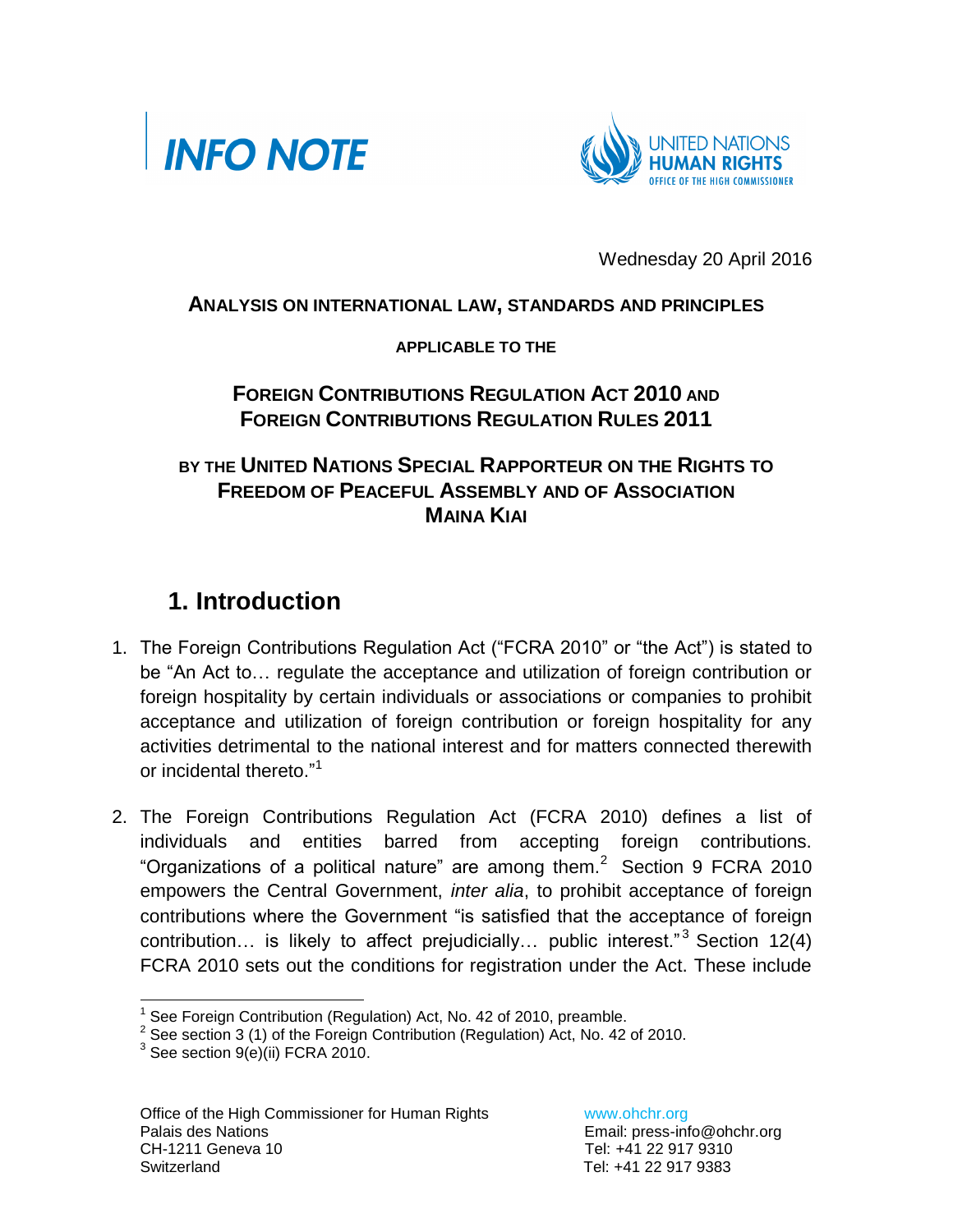that the acceptance of foreign contribution is not likely to affect prejudicially, *inter*  alia, the scientific or economic interest of the State or the public interest.<sup>4</sup>

- 3. The Foreign Contributions Regulation Rules, 2011, define "organizations of a political nature" in a broad manner<sup>5</sup>. No clarification of the notions "security, strategic, scientific or economic interest of the State ," or of "the public interest" is provided for.
- 4. It has come to the attention of the Special Rapporteur on the rights to freedom of peaceful assembly and of association that the accreditation of many organizations under the FCRA law is currently being reviewed. Many civil society organizations (CSOs) in India depend upon this accreditation to access foreign funding. Moreover, they depend upon foreign funding to carry out their operations and assist millions of Indians in pursuing their political, cultural, economic and social rights. The Special Rapporteur urges the authorities of the Union of India to take this analysis into account as it proceeds with the accreditation process. In addition, several cases are currently pending in different Courts of the Union of India. They regard on the one hand, specific organizations facing operational constraints, limitations and measures imposed upon them under the mentioned law and rules and, on the other hand, challenges to the constitutional validity of stipulations of the Foreign Contributions Regulation Act and Rules of the Union of India. Different state and non-state actors involved in these legal procedures may have an interest in this analysis against international law, standards and principles.
- *5.* It is against this background that the United Nations Special Rapporteur on the rights to freedom of peaceful assembly and of association submits this information note to the Government of India. It focuses on two questions of international law, standards and principles: (1) Is access to resources, in particular foreign funding, part of the right to freedom of association under international law, standards and principles and more specifically of the right to form an association? (2) If so, on what basis may States restrict access to foreign funding under international law, standards and principles?

## **2. Summary of the argument**

 4 See section 12(4)(f) FCRA 2010. 5 See section 5 of the Foreign Contribution Regulation Rules (2011).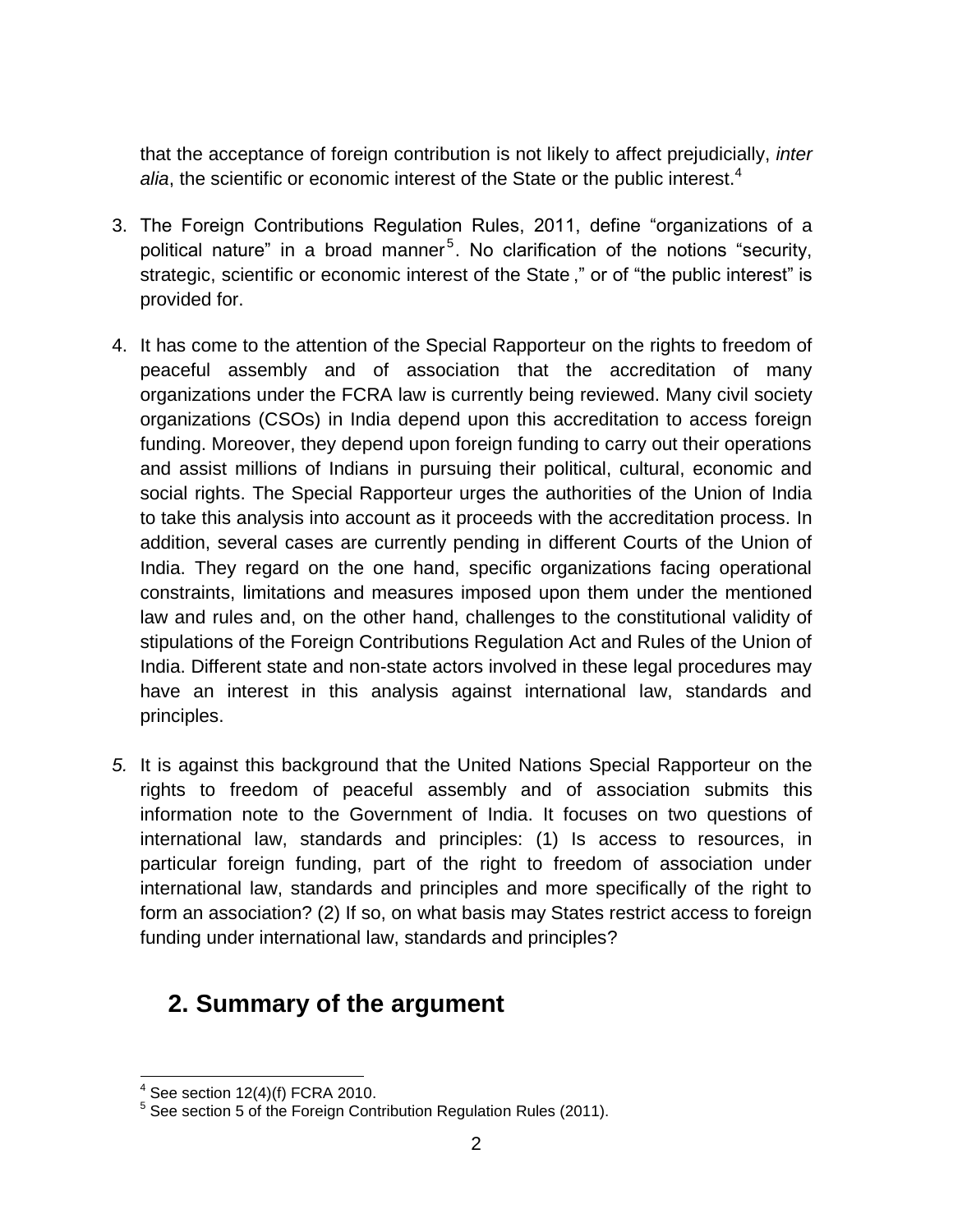6. For the reasons outlined below, the Special Rapporteur on the right to freedom of peaceful assembly and of association finds that access to resources, including foreign funding, is a fundamental part of the right to freedom of association under international law, standards, and principles, and more particularly part of forming an association. Therefore, any restriction on access to foreign funding must meet the stringent test for allowable restrictions for the right to association developed by the international human rights bodies. Given this narrow test, restricting access to foreign funding for associations based on notions such as "political nature", "economic interest of the State" or "public interest" violates the right because these terms or definitions are overly broad, do not conform to a prescribed aim, and are not a proportionate responses to the purported goal of the restriction. Such stipulations create an unacceptable risk that the law could be used to silence any association involved in advocating political, economic, social, environmental or cultural priorities which differ from those espoused by the government of the day. These restrictions as defined by the Foreign Contribution Regulation Act (2010) and Rules (2011), do not meet the obligations of the Union of India under international law, standards and principles.

# **3. The status of access to resources, in particular foreign funding**

*Issue No. 1. Is access to resources, in particular foreign funding, part of the right to freedom of association under international law, standards and principles?*

### **4.1. Preliminary question of the Indian reservation to the ICCPR**

7. The right to freedom of association is incorporated in art 22 of the International Covenant on Civil and Political Rights (ICCPR). In 1979, when acceding to the ICCPR, the Republic of India, formulated a reservation: 'With reference to (…) article(s) (…) 22 of the International Covenant on Civil and Political Rights the Government of the Republic of India declares that the provisions of the said [article] shall be so applied as to be in conformity with the provisions of article 19 of the Constitution of India.<sup>'6</sup> Article 22(1) of the ICCPR states that 'everyone

<sup>&</sup>lt;sup>6</sup> Reservation of India to the ICCPR, Chapter IV, https://treaties.un.org/pages/ShowMTDSGDetails.aspx?src=UNTSONLINE&tabid=1&mtdsq\_no=I [V-3&chapter=4&lang=en#EndDec.](https://treaties.un.org/pages/ShowMTDSGDetails.aspx?src=UNTSONLINE&tabid=1&mtdsg_no=IV-3&chapter=4&lang=en#EndDec)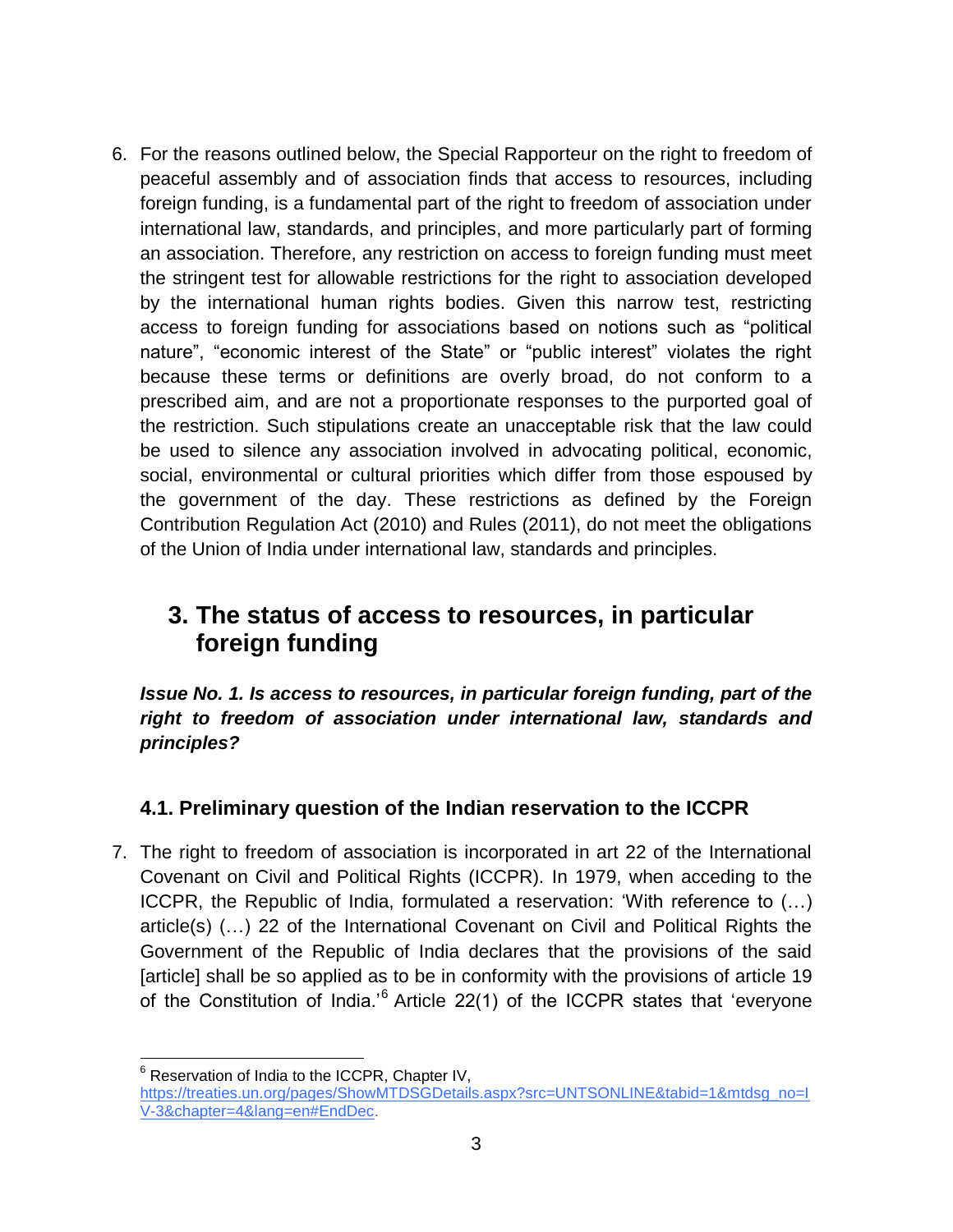shall have the right to freedom of association with others...'<sup>7</sup> whereas Article 19 of the Indian Constitution provides the 'right to form an association'. The right to freedom of association as defined by art 22 of the ICCPR, includes the right to form an association<sup>8</sup>.

8. The Human Rights Committee states in its General Comment 24 on issues relating to reservations made upon ratification or accession to the Covenant: 'Nor should (…) reservations seek to remove an autonomous meaning to Covenant obligations, by pronouncing them to be identical, or to be accepted only insofar as they are identical, with existing provisions of domestic law.'<sup>9</sup> Thus, the right to form an association has to be interpreted in conformity with international law, principles and standards for all matters concerning the formation of associations, such as access to resources being an integral part of the right to freedom of association. Restrictions to the right, or any part of the right, must meet the requirements under international law.<sup>10</sup>

[http://www.ohchr.org/Documents/HRBodies/HRCouncil/RegularSession/Session20/A-HRC-20-](http://www.ohchr.org/Documents/HRBodies/HRCouncil/RegularSession/Session20/A-HRC-20-27_en.pdf) [27\\_en.pdf](http://www.ohchr.org/Documents/HRBodies/HRCouncil/RegularSession/Session20/A-HRC-20-27_en.pdf) See also UN Declaration on Human Rights Defenders and the Commentary to the Declaration as published by the then Special Rapporteur, July 2011 [http://www.ohchr.org/Documents/Issues/Defenders/CommentarytoDeclarationondefendersJuly20](http://www.ohchr.org/Documents/Issues/Defenders/CommentarytoDeclarationondefendersJuly2011.pdf) [11.pdf.](http://www.ohchr.org/Documents/Issues/Defenders/CommentarytoDeclarationondefendersJuly2011.pdf)

 $\overline{a}$ <sup>7</sup> International Covenant on Civil and Political Rights, art. 22, Mar. 23, 1976, 999 U.N.T.S. 171 Shereinafter ICCPR].

<sup>8</sup> United Nations Human Rights Council, *Report of the Special Rapporteur on the Rights of Freedom of Peaceful Assembly and Association,* at para. 53, U.N. Doc. A/HRC/20/27 (May 21, 2012), 'The Special Rapporteur emphasizes that the right to form and join an association is an inherent part of the right to freedom of association.'

<sup>9</sup> Human Rights Committee, General Comment 24, General comment on issues relating to reservations made upon ratification or accession to the Covenant or the Optional Protocols thereto or in relation to declarations under article 41 of the Covenant, UN Doc CCPR/C/21/Rev.1/Add.6 (1994), para 19. The Human Rights Committee equally stated, in line with the Vienna Convention on the Law of Treaties (Jan. 27 1980, 331 UNTS 1155) that States may not invoke provision of its internal law as justification for its failure to perform a treaty. Human Rights Committee, General Comment 31, The nature of the general legal obligation imposed on States parties to the Covenant, UN Doc CCPR/C/21/Rev.1/Add.13.

 $10$  In addition, the Human Rights Committee indicates: 'It is desirable for a State entering a reservation to indicate in precise terms the domestic legislation or practices which it believes to be incompatible with the Covenant obligation reserved; and to explain the time period it requires to render its own laws and practices compatible with the Covenant. States should also ensure that the necessity for maintaining reservations is periodically reviewed.' (See Human Rights Committee, General Comment 24, para 20). By lack thereof, it is the Special Rapporteur's interpretation that the Union of India is obliged to fully observe the right to freedom of association as defined in art 22 of the ICCPR.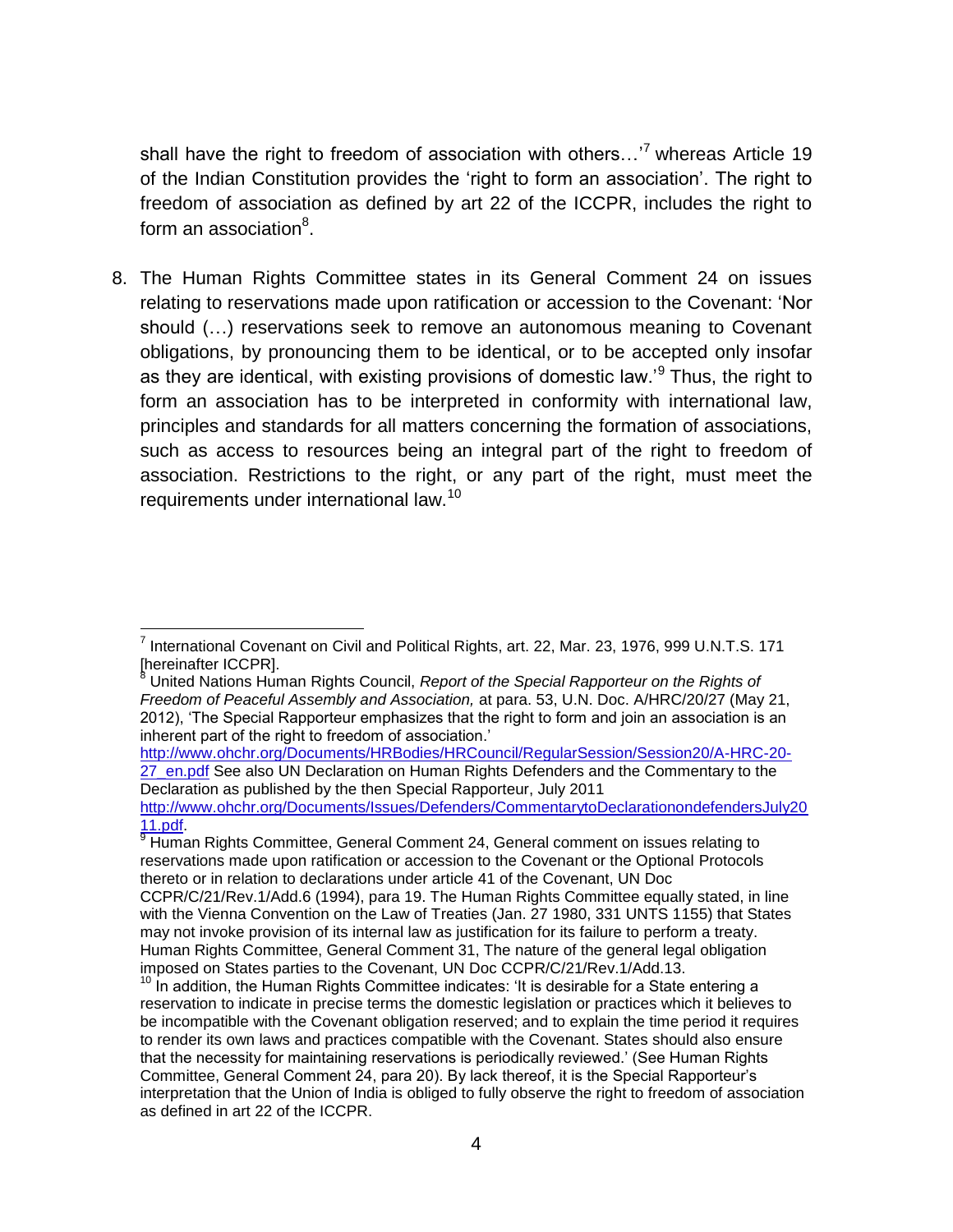- <span id="page-4-0"></span>9. The right to freedom of association is enshrined in article 22 of the ICCPR<sup>11</sup>. The ICCPR broadly protects the right to freedom of association and permits only narrowly drawn limitations on the right. States' obligations under the ICCPR are twofold. On the one hand, States have a positive obligation to create an enabling environment in which the rights guaranteed by the ICCPR can be exercised. On the other hand, States have the negative obligation to refrain from interference with the rights guaranteed. The right to freedom of association is not an absolute right, but is subject only to the limitations permitted by international law.<sup>12</sup>
- 10.The right to freedom of association is protected in regional human rights treaties around the world, with language similar to that of Article 22 the ICCPR<sup>13</sup>. In particular, the commissions and courts charged with the authoritative interpretation and enforcement of the European Convention of Human Rights (ECHR) and the American Convention of Human Rights (ACHR) have developed similar jurisprudence to the United Nations Human Rights Committee in recognizing the right to freedom of association and determining the requirements of an allowable restriction. Therefore, even though India is not party to these conventions, the guidance from these bodies further informs the international norms that govern States' obligations to protect the right to freedom of association.

#### **4.2. Access to resources as part of right to freedom of association**

11.Given the above clarification on the reservation made by India, the first question can be dealt with: Is access to resources, in particular foreign funding, part of the right to freedom of association under international law, standards and principles?

l <sup>11</sup> International Covenant on Civil and Political Rights, art. 22, Mar. 23, 1976, 999 U.N.T.S. 171 [hereinafter ICCPR]; *See also* Universal Declaration of Human Rights, art. 10, G.A. Res. 217A (III), U.N. Doc. A/810, at 71 (1948) [hereinafter UDHR]; American Convention of Human Rights, art. 16, 1144 U.N.T.S. 143 (1969) [hereinafter ACHR]; African Charter on Human and People's Rights, Art. 10, June 27, 1981, 21 I.L.M. 58 [hereinafter 'African HR Charter']; European Conv. on Human Rights, art. 11, Nov. 4, 1950, Europe. T.S. No. 155 [hereinafter 'ECHR'].

<sup>&</sup>lt;sup>12</sup> India acceded to the ICCPR on April 10, 1979. The Indian Supreme Court has held that the rights guaranteed by the Covenant 'elucidate' and 'effectuate fundamental rights guaranteed' by the Indian Constitution. *See* People's Union for Civil Liberties v. Union of India (1997) 3 SCC 433 (where the Court found that '…it would suffice to state that the provisions of the covenant [ICCPR], which elucidate and go to effectuate the fundamental rights guaranteed by our Constitution, can certainly be relied upon by courts as facets of those fundamental rights and hence, enforceable as such.)

<sup>13</sup> *See supra* note [11.](#page-4-0)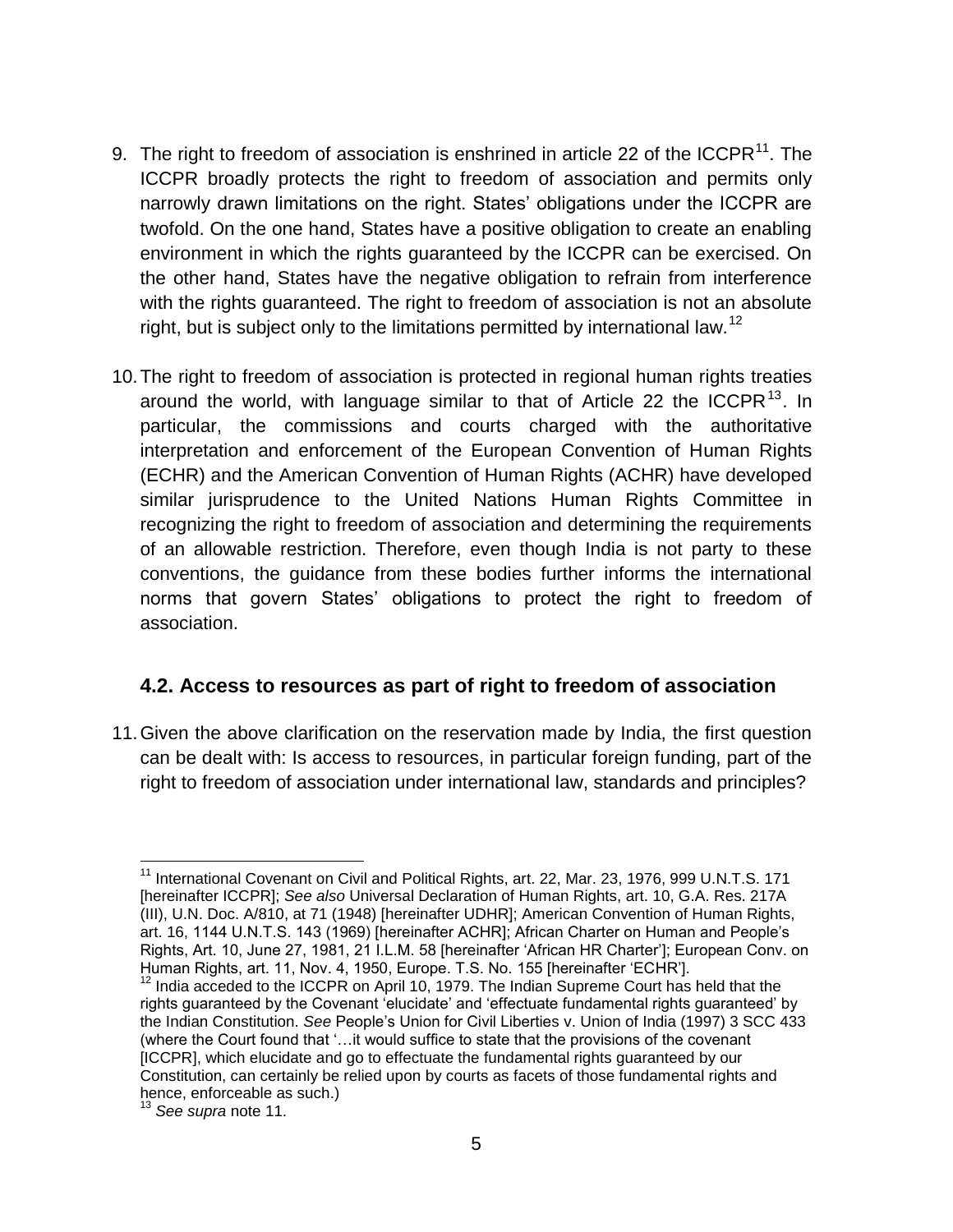#### **A. The right to access foreign funding is protected by Article 22.**

- 12. The FCRA is applicable to a variety of individuals and associations.<sup>14</sup> The focus of this analysis is on associations as per the Special Rapporteur's mandate. The right to access funding is a direct and essential component of the right to freedom of association. Many CSOs, and especially human rights organizations, function as 'not-for-profit' entities and therefore depend almost exclusively on external sources of funding to carry out their work. Therefore, 'undue restrictions on resources available to associations impact the enjoyment of the right to freedom of association and also undermine civil, cultural, economic, political and social rights as a whole.'<sup>15</sup>
- 13. For these reasons, the Human Rights Committee<sup>16</sup> the body charged with authoritative interpretation and enforcement of the ICCPR – has consistently expressed concern over foreign funding restrictions as an impediment to fully realizing the right to freedom of association. For example, after reviewing Egyptian legislation which required non-governmental organizations (NGOs) receiving foreign funding to register with the government, the Committee stated that:

The State Party should review its legislation and practice in order to enable non-governmental organizations to discharge their functions without impediments, which are inconsistent with the provisions of article 22 of the Covenant, such as prior authorization, funding controls, and administrative dissolution.

14.The Human Rights Committee reiterated this concern when evaluating an Ethiopian law prohibiting Ethiopian NGOs from obtaining more than 10% of their budget from foreign donors. The law in question also prohibited NGOs considered by the government to be 'foreign', from engaging in human rights and democracy related activities. The Committee stated:

 $\overline{\phantom{a}}$ <sup>14</sup> The Foreign Contribution (Regulation) Act, No. 42 of 2010; Indian Code (2010), v. 51, Section 3. Hereinafter, the reference 'FCRA' is used to refer to both the Foreign Contribution Regulation Act (2010) and the Foreign Contribution Regulation Rules (2011), unless it flows from the context that either one of them is meant specifically.

<sup>15</sup> *See also* United Nations Human Rights Council, *Report of the Special Rapporteur on the Rights of Freedom of Peaceful Assembly and Association,* at para. 9, U.N. Doc. A/HRC/23/39 (April 24, 2013) [Hereinafter UN SR Access to Resources Report] [http://freeassembly.net/wp](http://freeassembly.net/wp-content/uploads/2013/04/A.HRC_.23.39_EN-funding-report-April-2013.pdf)[content/uploads/2013/04/A.HRC\\_.23.39\\_EN-funding-report-April-2013.pdf](http://freeassembly.net/wp-content/uploads/2013/04/A.HRC_.23.39_EN-funding-report-April-2013.pdf)

<sup>&</sup>lt;sup>16</sup> Hereinafter referred to as Human Rights Committtee.

<sup>17</sup> U.N. Human Rights Committee, *Concluding Observations of the Human Rights Committee: Egypt,* at para. 21, U.N. Doc. CCPR/CO/76/EGY (November 28 2002), [http://www.unhchr.ch/tbs/doc.nsf/\(Symbol\)/CCPR.CO.76.EGY.En?Opendocument.](http://www.unhchr.ch/tbs/doc.nsf/(Symbol)/CCPR.CO.76.EGY.En?Opendocument)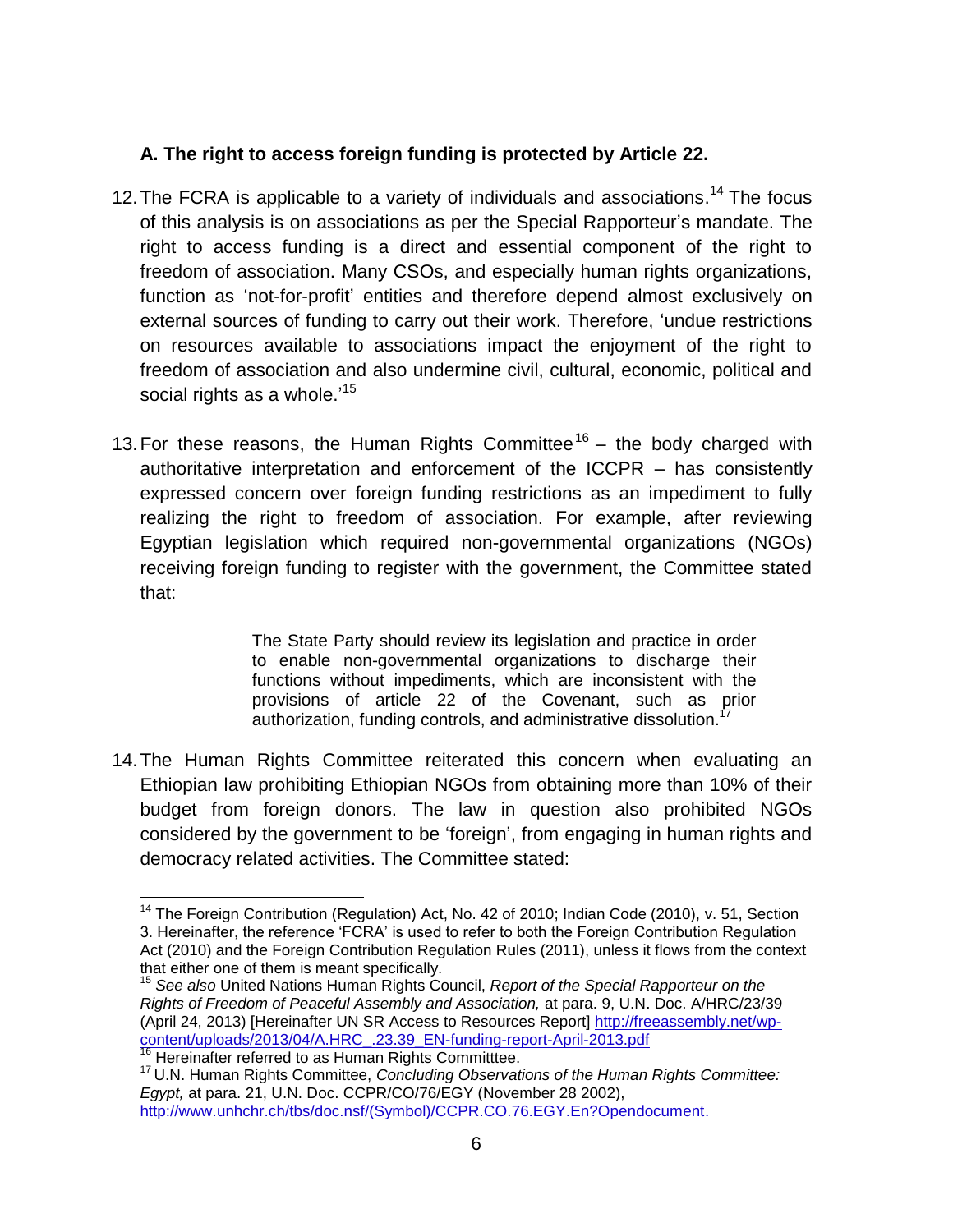The State party should revise its legislation to ensure that any limitations on the right to freedom of association and assembly are in strict compliance with articles 21 and 22 of the Covenant, and in particular it should reconsider the funding restrictions on local NGOs in the light of the Covenant and it should authorize all NGOs to work in the field of human rights. The State party should not discriminate against NGOs that have some members who reside outside of its borders.<sup>18</sup>

- 15.The United Nations General Assembly echoed this principle in the Declaration on Human Rights Defenders which states, '[e]veryone has the right, individually and in association with others, to solicit, receive, and utilize resources for the express purpose of promoting and protecting human rights and fundamental freedoms through peaceful means . . . .<sup>19</sup> The Special Representative of the Secretary-General on the situation of human rights defenders has also stated 'governments must allow access by NGOs to foreign funding as a part of international cooperation, to which civil society is entitled to the same extent as Governments.'<sup>20</sup>
- 16.The Human Rights Council resolution 22/6 calls upon States to ensure 'that no law should criminalize or delegitimize activities in defense of human rights on account of the origin of funding thereto'. In addition, art 2 of the International Covenant on Economic, Social and Cultural Rights requires States to 'take steps, individually or through international assistance and cooperation […] to the maximum of their available resources' for the progressive realization of the rights in in the Covenant. Reading this jointly with art 11 of the same Covenant, which recognizes the essential importance of international co-operation based on free consent for the realization of rights, the conclusion is that States have the obligation to mobilize resources available within the society at large, including the ones available from the international community $^{21}$ .

[http://daccess-dds-ny.un.org/doc/UNDOC/GEN/G11/448/95/PDF/G1144895.pdf?OpenElement.](http://daccess-dds-ny.un.org/doc/UNDOC/GEN/G11/448/95/PDF/G1144895.pdf?OpenElement) <sup>19</sup> *Declaration on the Rights and Responsibilities of Individuals, Groups and Organs of Society to Promote and Protect Universally Recognized Human Rights and Fundamental Freedoms,* U.N. General Assembly, U.N. Doc. G.A. Res. 53/144, 9 December 1998, art. 13 (under this framework, States are supposed to adopt legislation to facilitate and not impede the solicitation, receipt and use of resources.) [Hereinafter Declaration on Human Rights Defenders].

 $\overline{\phantom{a}}$ <sup>18</sup> U.N. Human Rights Committee, *Concluding Observations of the Human Rights Committee: Ethiopia,* at para. 25, U.N. Doc. CCPR/C/ETH/CO/1 (August 19, 2011),

<sup>&</sup>lt;sup>20</sup> Special Representative of the Secretary-General on the Situation of Human Rights Defenders, United Nations General Assembly, A/59/401 (2004) at para. 82(l).

<sup>21</sup> Human Rights Council, *Report of the Special Rapporteur on the Rights of Freedom of Peaceful Assembly and Association,* at para. 31, U.N. Doc. A/HRC/20/27 (May 21, 2012),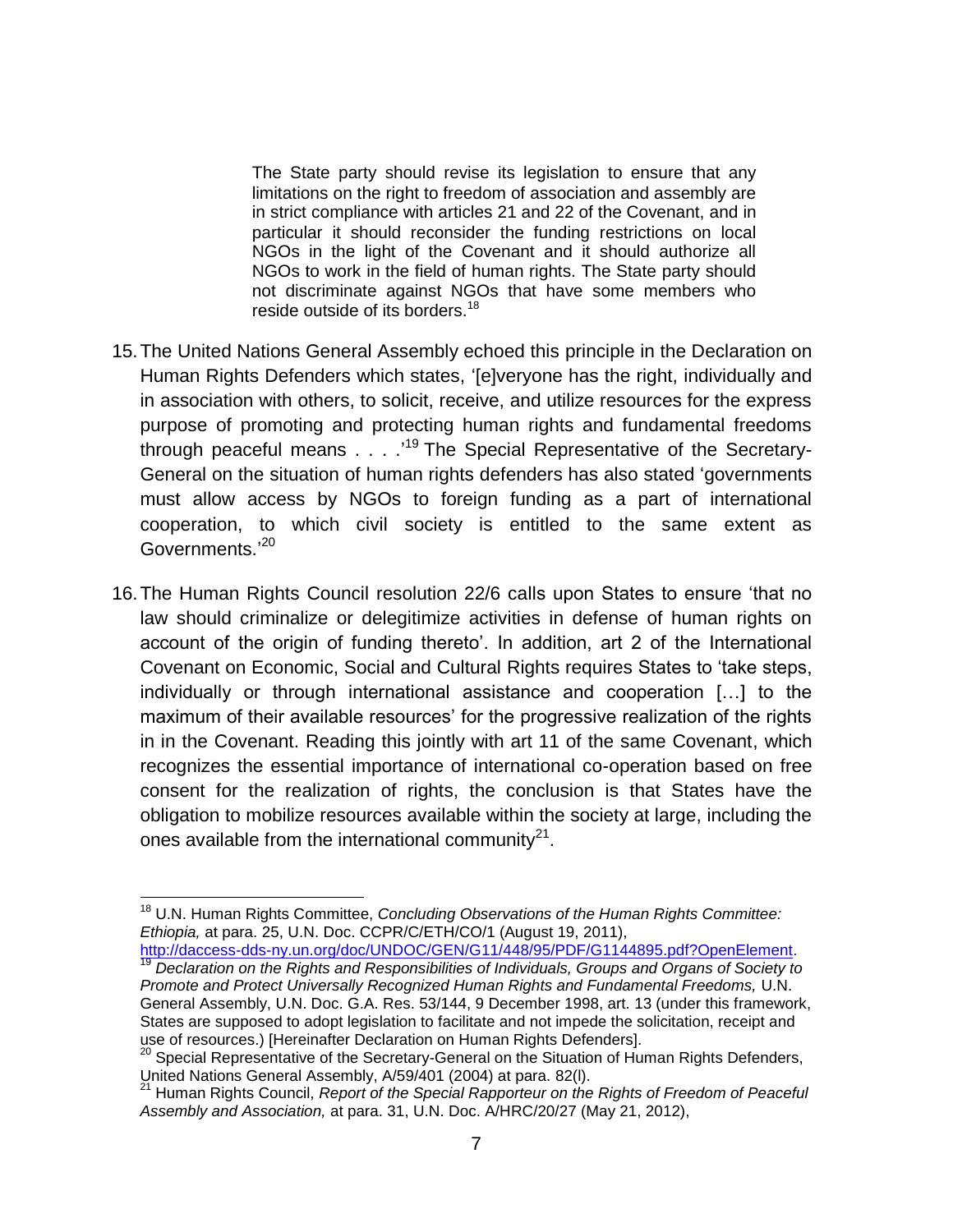17.In his 2012 report to the United Nations Human Rights Council, the Special Rapporteur on the rights to freedom of peaceful assembly and of association underscored that 'the ability to access funding and resources is an integral and vital part of the right to freedom of association.<sup>22</sup> The report explains:

> The ability to seek, secure and use resources is essential to the existence and effective operations of any association, no matter how small. The right to freedom of association not only includes the ability of individuals or legal entities to form and join an association but also to seek, receive and use resources – human, material and financial – from domestic, foreign, and international sources.<sup>23</sup>

#### **B. Regional human rights mechanisms protecting the right to access foreign funding as part of the right to association**

18.The European and Inter-American human rights systems have also found that restricting access to funding may infringe on an NGO's right to freedom of association. <sup>24</sup> The European Court of Human Rights (ECtHR) – the entity charged with enforcement of the European Convention on Human Rights (ECHR) – has confirmed that a Member State measure that restricts an NGO's access to funding may infringe its right to the freedom of association.<sup>25</sup> The Inter-American Court of Human Rights (IACtHR) and the Inter-American Commission of Human Rights (IACHR) are the main institutions responsible for enforcing and interpreting ACHR rights. The IACHR has determined that 'the right to receive international funds in the context of international cooperation for the defense and promotion of human rights is protected by freedom of association, and the State

[http://www.ohchr.org/Documents/HRBodies/HRCouncil/RegularSession/Session20/A-HRC-20-](http://www.ohchr.org/Documents/HRBodies/HRCouncil/RegularSession/Session20/A-HRC-20-27_en.pdf) [27\\_en.pdf.](http://www.ohchr.org/Documents/HRBodies/HRCouncil/RegularSession/Session20/A-HRC-20-27_en.pdf)

<sup>22</sup> *See also* Human Rights Council, *Report of the Special Rapporteur on the Rights of Freedom of Peaceful Assembly and Association,* at paras. 67-68, U.N. Doc. A/HRC/20/27 (May 21, 2012), [http://www.ohchr.org/Documents/HRBodies/HRCouncil/RegularSession/Session20/A-HRC-20-](http://www.ohchr.org/Documents/HRBodies/HRCouncil/RegularSession/Session20/A-HRC-20-27_en.pdf) 27 en.pdf.

<sup>23</sup> UN SR Access to Resources Report, *supra* note 12 at para. 8.

<sup>24</sup> *See* ECHR, *supra* note [11;](#page-4-0) ACHR, *supra* note [11.](#page-4-0)

<sup>25</sup> In *Ramazanova v. Azerbaijan*, the ECtHR found that 'even assuming that theoretically the association had a right to exist pending the state registration, the domestic law effectively restricted the association's ability to function properly without legal entity status. It could not, inter alia, receive any 'grants' or financial donations that constituted one of the main sources of financing of non-governmental organizations in Azerbaijan. Without proper financing, the association was not able to engage in charitable activities which constituted the main purpose of its existence.' Ramazanova v. Azerbaijan, App. No. 44363/02, Eur. Ct. H.R. (2007), para. 59, http://hudoc.echr.coe.int/sites/eng/pages/search.aspx?i=001-79301.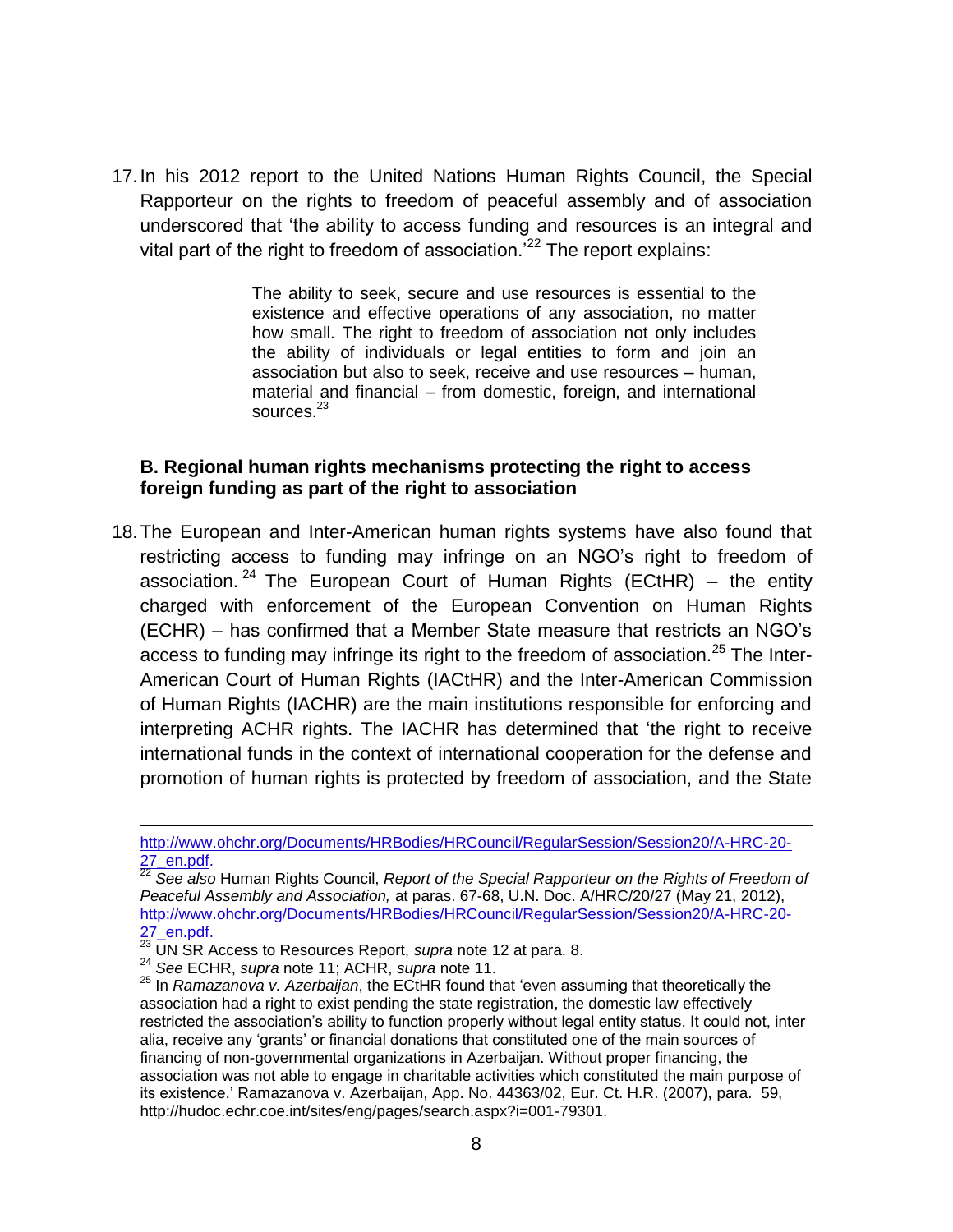is obligated to respect this right without any restrictions that go beyond those allowed by the right of freedom of association.<sup>'26</sup> The IACHR has found that restrictions on receiving 'international funding to defend political rights' are not permitted by international law.<sup>27</sup>

19.Based upon these and other decisions by regional human rights mechanisms, the Human Rights Committee, the UN General Assembly, and the report of the U.N. Special Rapporteur on the rights to freedom of peaceful assembly and of association, access to resources, in particular foreign funding, are considered to be part of the right to freedom of association under international human rights law.

## **4. Conditions for legitimate restrictions to foreign funding**

*Issue No. 2. If the right to access resources is part of the right to freedom of association, when and how may States restrict access to foreign funding under international law, standards and principles?* 

- 20.Restrictions on foreign funding create significant barriers for NGOs to function. Because access to foreign funding is a part of the right to association, any restriction must meet the requirements set forth in the ICCPR, which only permits restrictions on freedom of association under narrowly tailored circumstances. $^{28}$ Again, it is instructive to note that the same test is applicable to restrictions on the right to freedom of association as guaranteed in Article 11 of the ECHR and Article 16 of the ACHR.
- 21.The Human Rights Committee explained in *Belyatsky v. Belarus*, that restrictions on the right to freedom of association must meet the following three requirements: (1) prescription by law; (2) the law may be imposed solely to protect national security or public safety, public order, public health or morals, or

<sup>27</sup> Inter-American Commission on Human Rights, *Second Report on the Situation of Human Rights Defenders in the Americas*, (December 31 2011) [Hereinafter IACHR Report] at para. 185 (noting that 'a situation different from the one just described would be one in which an organization was proselytizing on behalf of a certain political party or candidate to a particular post. Under this circumstance, the activity would not be protected by the aforementioned standard.').

<sup>28</sup> *Infra*.

 $\overline{\phantom{a}}$ <sup>26</sup> Inter-American Commission on Human Rights, *Democracy and Human Rights in Venezuela*, para. 585, OEA/Ser.L/V/II. Doc. 54 (December 30 2009).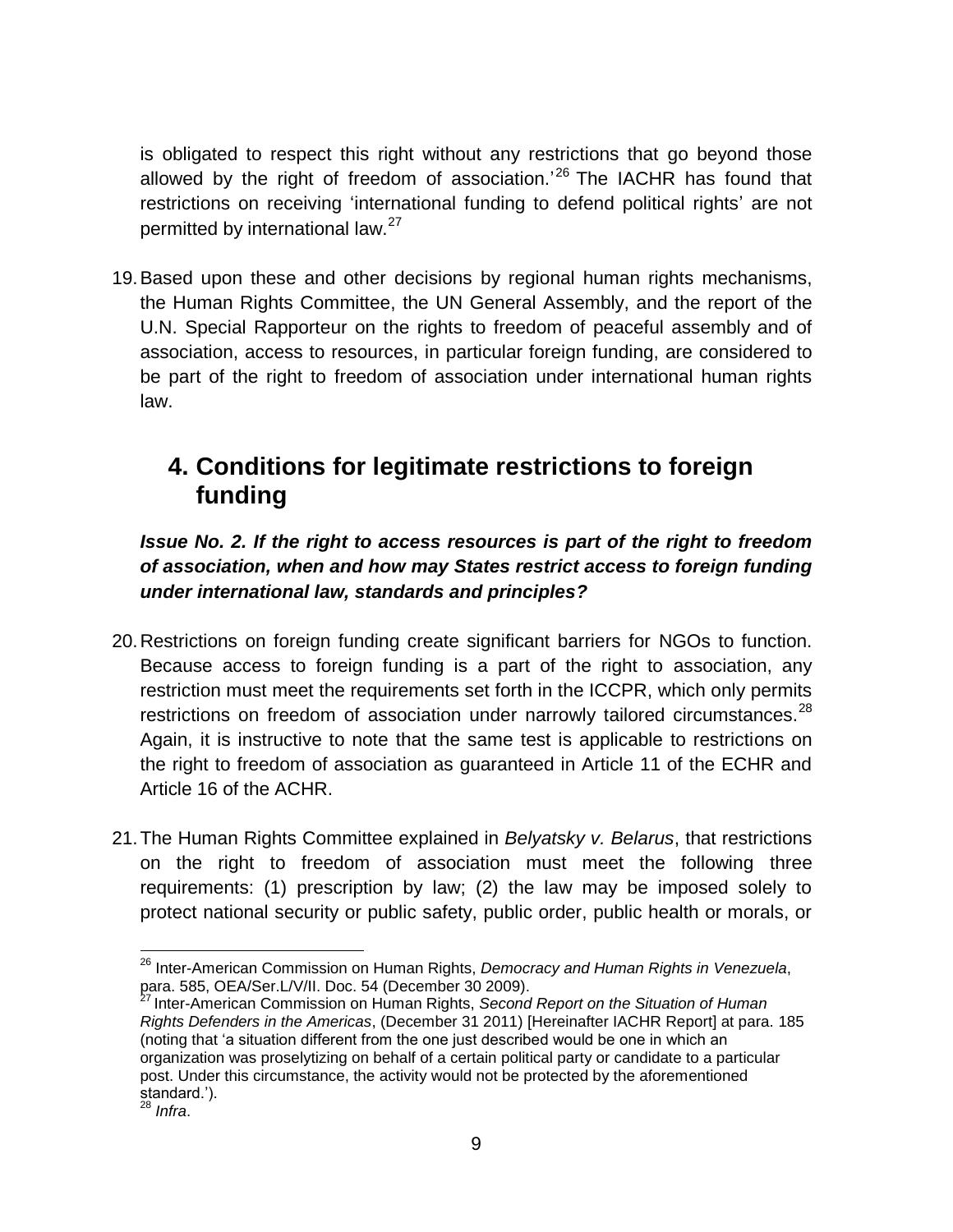the rights and freedoms of others; and (3) the restrictions must be 'necessary in a democratic society.'<sup>29</sup> The Human Rights Committee elaborated that the protection afforded by Article 22 extends to all activities of an association.<sup>30</sup> The jurisprudence of the ECtHR and the IACtHR has also held that allowable restrictions on the right to freedom of association must meet the same, enumerated three-prong test.<sup>31</sup>

#### <span id="page-9-0"></span>**A. Prescribed by Law**

- <span id="page-9-1"></span>22.The Human Rights Committee has explained that, to meet the requirement that a restriction be 'prescribed by law', a restriction must be 'formulated with sufficient precision to enable an individual to regulate his or her own conduct accordingly and it must be made accessible to the public.<sup>32</sup> Furthermore, to fulfill this prong, 'the law itself has to establish the conditions under which the rights may be limited.<sup>33</sup> In order to meet this principle of legality, the law should not use vague, imprecise, or broad definitions of legitimate motives for restricting the establishment of an NGO.<sup>34</sup> A law cannot allow for unfettered discretion upon those charged with its execution.<sup>35</sup>
- 23.It is acknowledged that it is difficult to attain absolute precision in the framing of laws. However, any restriction on a CSO's access to foreign funding must be precisely drafted so as to eliminate the possibility of arbitrary or overly-broad

 $\overline{\phantom{a}}$ <sup>29</sup> Aleksander Belyatsky et al. v. Belarus, U.N. Human Rights Committee, Communication No. 1296/2004, U.N. Doc. CCPR/C/90/D/1296/2004, at para. 7.3 (July 24, 2007). [hereinafter Belyatsky].

<sup>&</sup>lt;sup>30</sup> Korneenko, et. al v. Belarus, U.N. Human Rights Committee, Communication No. 1274/2004, CCPR/C/88/D/1274/2004 (10 November 2006) [hereinafter Korneenko].

<sup>31</sup> ECHR, *supra* note [11;](#page-4-0) ACHR, *supra* note [11;](#page-4-0) *See* Koretskyy v. Ukraine, App. No. 40269/02, Eur. Ct. H.R. (2008), para. 43, http://hudoc.echr.coe.int/sites/eng/pages/search.aspx?i=001- 85679; Gorzelik v. Poland, App. No. 44158/98, Eur. Ct. H.R. (2004), para. 53,

http://hudoc.echr.coe.int/sites/eng/pages/search.aspx?i=001-61637; *Sidiropoulos*, App. No. 26695/95, para. 32; Case of Escher et al. v. Brazil, Preliminary Objects, Merits, Reparations, and Costs, Inter-Am. Ct. H.R. (ser. C) No. 200, para 173 (July 6, 2009).

<sup>32</sup> U.N. Human Rights Committee, *General Comment No. 34(Article 19: Freedom of opinion and expression)* para. 25, U.N. Doc. CCPR/C/GC/34 (12 September 2011) [Hereinafter General Comment No. 34]. *See also See* Koretskyy v. Ukraine, App. No. 40269/02, Eur. Ct. H.R. (2008), para. 47, [http://hudoc.echr.coe.int/sites/eng/pages/search.aspx?i=001-85679.](http://hudoc.echr.coe.int/sites/eng/pages/search.aspx?i=001-85679) *See* Case of Kimel v. Argentina, Merits, Reparations, and Costs, Inter-Am. Ct. H.R. (ser. C.) No. 177, para 63 (May 2, 2008); Case of Uson Ramirez v. Venezuela, Preliminary Objection, Merits, Reparations, and Costs, Inter-Am. Ct. H.R. (ser. C) No. 207, para 56 (November 20 2009).

<sup>33</sup> U.N. Human Rights Committee, *General Comment No. 27(Freedom of movement, Art. 12),* para. 12, U.N. Doc. CCPR/C/21/Rev.1/Add.9 (1999) [hereinafter General Comment No.27] (Article 12 of the ICCPR includes exactly the same language regarding restrictions on the right to freedom of movement as article 22.).

<sup>34</sup> IACHR Report, *supra* note 22, at Recommendation 17.

<sup>35</sup> General Comment No. 34, *supra* note [32](#page-9-0) at para. 25.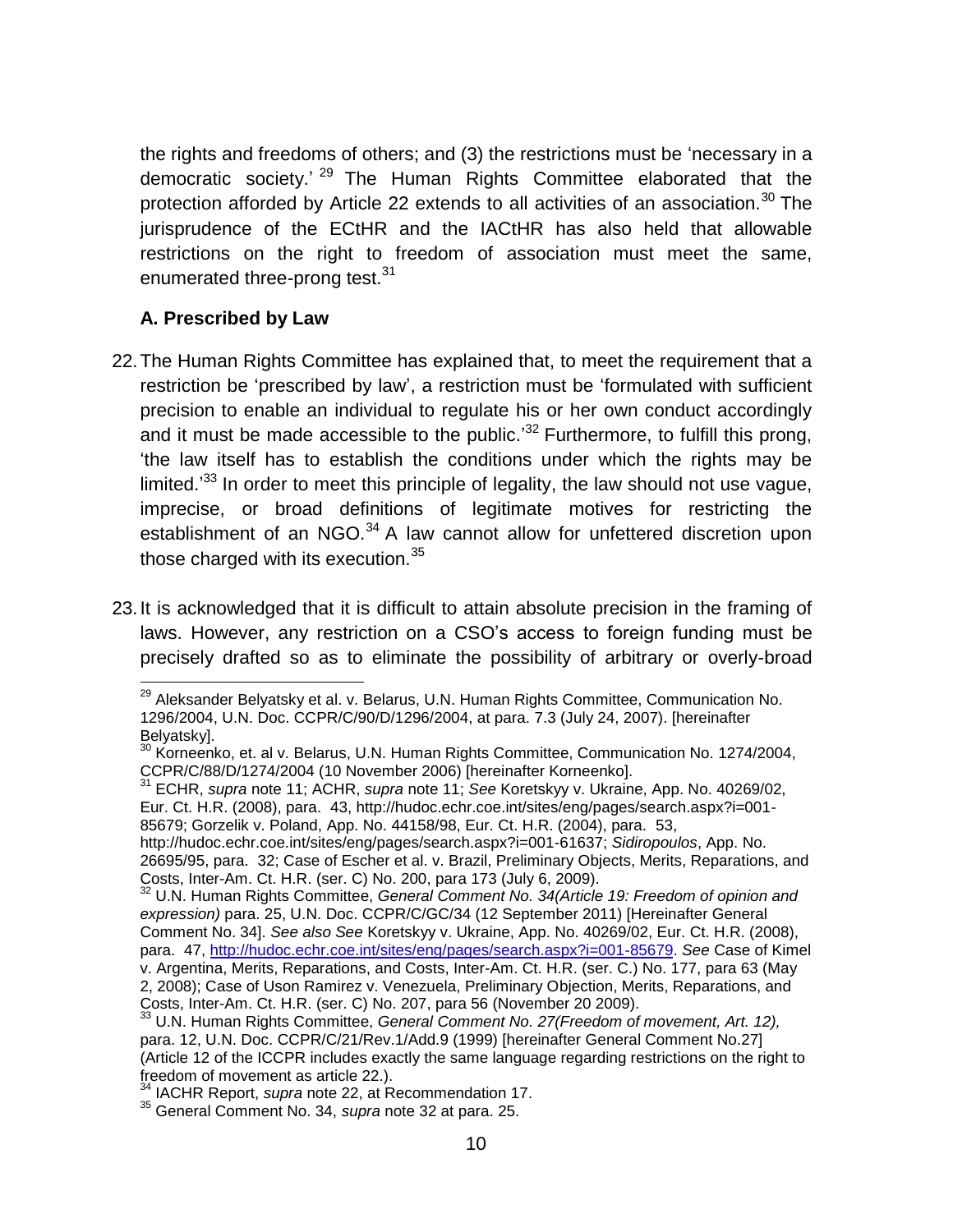interpretations of its terms.<sup>36</sup> For example, in *Zhechv v. Bulgaria*, the ECtHR found that the term 'political activity' was too broad and open to so many potential interpretations that most activities carried out by any organization could be considered a political activity.<sup>37</sup>

- 24.Where access to foreign funding is restricted or prohibited on the basis of the particular activity of an organization, the law would need to provide a definition that was precise enough to allow such organizations to be on notice. The FCRA defines 'political nature' to include:
	- (i) organisation having avowed political objectives in its Memorandum of Association or bylaws;
	- (ii) any Trade Union whose objectives include activities for promoting political goals;
	- (iii) any voluntary action group with objectives of a political nature or which participates in political activities;
	- (iv) front or mass organisations like Students Unions, Workers' Unions, Youth Forums and Women's wing of a political party;
	- (v) organisation of farmers, workers, students, youth based on caste, community, religion, language or otherwise, which is not directly aligned to any political party, but whose objectives, as stated in the Memorandum of Association, or activities gathered through other material evidence, include steps towards advancement of political interests of such groups;
	- (vi) any organisation, by whatever name called, which habitually engages itself in or employs common methods of political action like 'bandh' or 'hartal', 'rasta roko', 'rail roko' or 'jail bharo' in support of public causes.<sup>38</sup>
- 25. On its face, the FCRA<sup>39</sup> does not provide the necessary precision required for clarity and notice. It lists examples of groups that could be defined as having a 'political nature', but does not provide further definitions or examples for the terms 'political objectives,' 'political activities,' or 'political interests.' This appears

 $\overline{\phantom{a}}$ <sup>36</sup> *See* Ezelin v. France, App. No. 11800/85, Eur. Ct. H.R. (1991), paras. 21–22, 45, [http://hudoc.echr.coe.int/sites/eng/pages/search.aspx?i=001-57675.](http://hudoc.echr.coe.int/sites/eng/pages/search.aspx?i=001-57675)

 $37$  See Zhechev v. Bulgaria, App. No. 57045/00, Eur. Ct. H.R. (2007), para. 55, <http://hudoc.echr.coe.int/sites/eng/pages/search.aspx?i=001-81209> ('For instance, in the present case these courts [Bulgarian national courts] deemed that a campaign for changes in the constitution and the form of government fell within that category. In another recent case these same courts had, more questionably, stated that the 'holding of meetings, demonstrations, assemblies and other forms of public campaigning' by an association campaigning for regional autonomy and alleged minority rights also amounted to political goals and activities within the meaning of Article 12 § 2 of the Constitution of 1991.)

<sup>&</sup>lt;sup>3</sup> Foreign Contribution (Regulation) Rules, (Union of India) 2011.

<sup>&</sup>lt;sup>39</sup> FCRA (Act and Rules).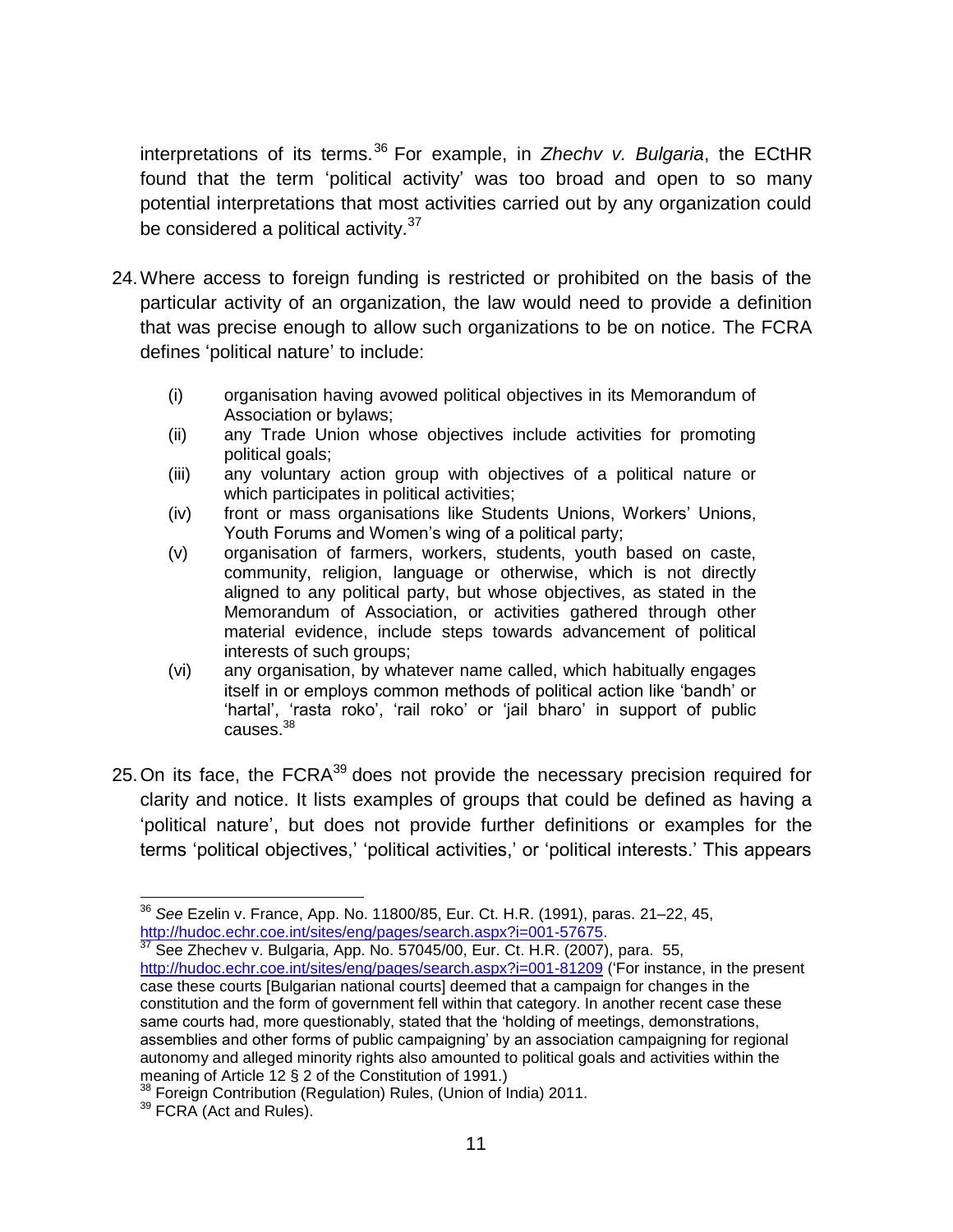to give the government broad discretionary powers that could be applied in an arbitrary and capricious manner. In the same manner as the imprecise language at issue in the Zhechv case, the definition of 'political nature' in the FCRA appears to be overly broad and could encompass almost all potential activities of an organization, including those that are allowed and even encouraged by the ICCPR to exist, such as promoting knowledge of basic rights and participation in government.

26.Further, section 12(4)(f) of the FCRA disqualifies from eligibility to receive foreign funding all those whose actions may be construed as "likely to affect prejudicially… the economic interest of the State" or "public interest". These terms are not defined in a way that would enable a CSO to know in advance whether its activities could reasonably be construed to be in violation of the Act.

### **B. Legitimate Aim**

- 27.Allowable restrictions on freedom of association are further limited to those which protect national security or public security, public order (ordre public), public health or morals, or the protection of the rights and freedoms of others. These legitimate aims must be interpreted strictly. $40$
- 28.States that restrict access to foreign funding for civil society organizations have tended to argue that such restrictions are necessary for national security or to protect public order.<sup>41</sup> The Human Rights Committee has found that when a State invokes national security and protection of public order as a reason to restrict the right to freedom of association, the State party must prove the precise nature of the threat.<sup>42</sup> Restrictions on the right to freedom of association based on national security concerns must refer to the specific risks posed by the association; it is not enough for the State to generally refer to the security

 $\overline{\phantom{a}}$ <sup>40</sup> U.N. General Assembly, *Report of the Special Rapporteur on the Promotion and Protection of*  Human Rights and Fundamental Freedoms while Countering Terrorism, at para. 19, U.N. Doc. A/61/267 (August 16, 2006).

<sup>41</sup> *See, e.g.,* Kay Guinane, *U.S. Counterterrorism Developments Impacting Charities*, 10 Int'l J. Not-for-Profit L. 1, Dec. 2007, at 3, *available at* 

*[http://www.icnl.org/research/journal/vol10iss1/special\\_1.htm;](http://www.icnl.org/research/journal/vol10iss1/special_1.htm)* Mark Sidel, *Counterterrorism and the Enabling Legal and Political Environment for Civil Society: A Comparative Analysis of 'War on Terror' States*, 10 Int'l J. Not-for-Profit L. 3, June 2008, at 7 *available at [http://www.icnl.org/research/journal/vol10iss3/special\\_2.htm.](http://www.icnl.org/research/journal/vol10iss3/special_2.htm)*

<sup>42</sup> Mr. Jeong-Eun Lee v. Republic of Korea, U.N. Human Rights Committee, Communication No. 1119/2002, U.N. Doc. CCPR/C/84/D/1119/2002 at para. 7.3 (2005); *See also* IACHR Report, *supra* note 22, at para. 166.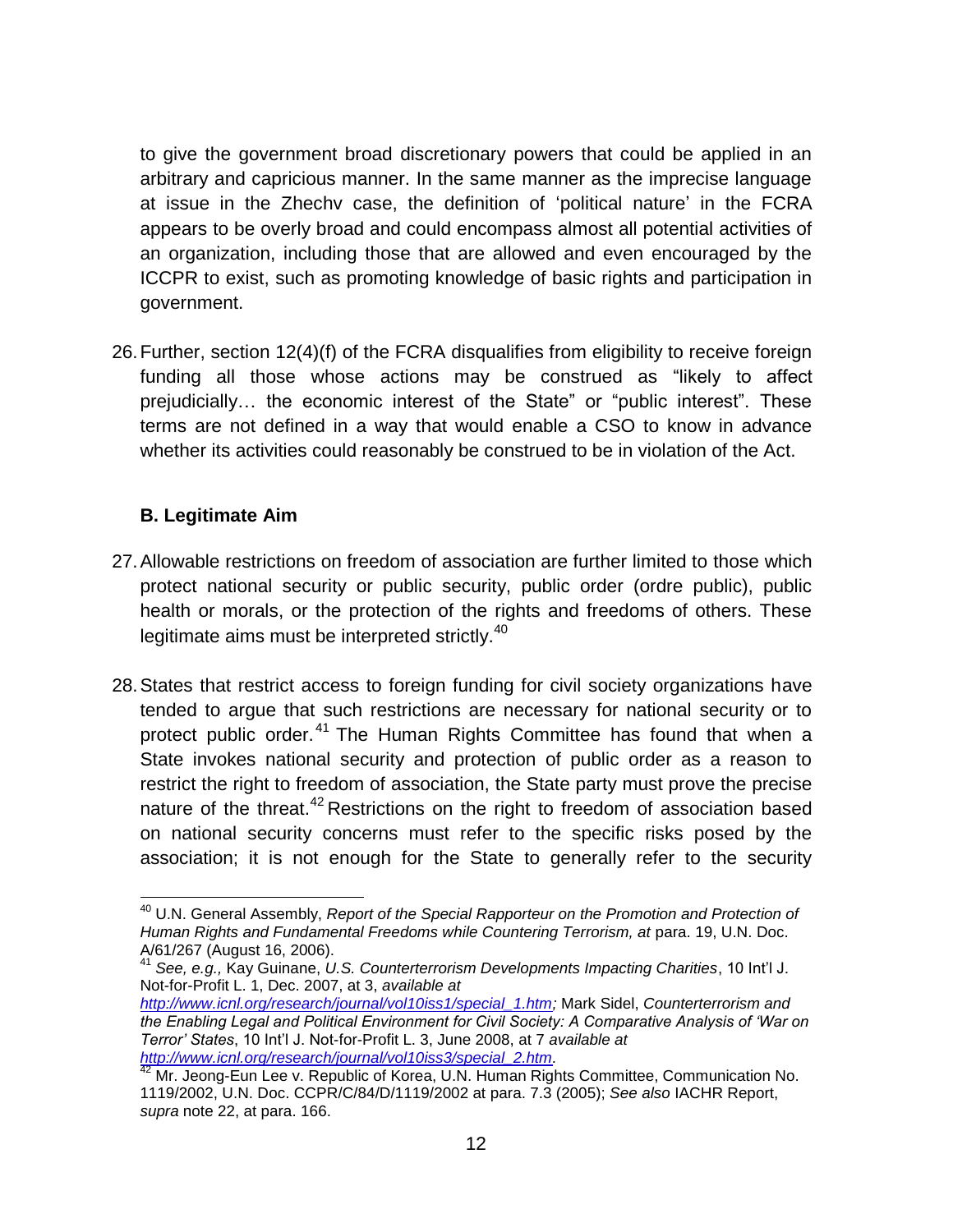situation in the specific area. $43$  The national security justification is most likely to be seen as a legitimate aim when a CSO / NGO endorses $44$ , either directly or indirectly, terrorist activities.<sup>45</sup> Similarly, measures intended to prevent crime and disorder will be deemed to have a legitimate aim where the CSO /NGO calls for violence, crime, or a complete rejection of democratic principles.<sup>46</sup>

- 29.National security may also justify restrictions on the funding of political parties participating in elections for public office. In *Parti Nationaliste v. France*, a Basque separatist political party in France was prohibited from receiving funding from foreign sources. The ECtHR found that the restriction on foreign funding of associations involved in promoting candidates for public office – unlike vague restrictions on the activities of organization involved in 'political activities' – had the legitimate aim of preserving national security.<sup>47</sup> Similarly, the IACHR has distinguished foreign funding restrictions for political parties or organizations speaking on behalf of a political party as not falling within the protected standard discussed above.<sup>48</sup>
- 30.In this case, the FCRA's stated purpose is 'to prohibit acceptance and utilization of foreign contribution or foreign hospitality for any activities detrimental to the national interest.<sup>' 49</sup> This stated purpose is not among those specifically enumerated in the ICCPR. Economic or public interests are neither one of the enumerated bases for limiting fundamental human right in the ICCPR. National interest or economic interest of the State is not synonymous with national

 $^{43}$  See Freedom and Democracy Party (ÖZDEP) v. Turkey, App. No. 23885/94, Eur. Ct. H.R. (1999), paras. 44-48, [http://hudoc.echr.coe.int/sites/eng/pages/search.aspx?i=001-58372.](http://hudoc.echr.coe.int/sites/eng/pages/search.aspx?i=001-58372) See Parti Nationaliste Basque-Organization Regionale D'Iparralde v. France, App. No. 71251/01, Eur. Ct. H.R. (2007), para. 47, [http://hudoc.echr.coe.int/sites/eng/pages/search.aspx?i=001-80897.](http://hudoc.echr.coe.int/sites/eng/pages/search.aspx?i=001-80897)

<sup>44</sup> For the purpose of this analysis the terms NGO and CSO are used interchangeably.

<sup>45</sup> See Rekvenyi v. Hungary, App. No. 25390/94, Eur. Ct. H.R. (1999), para. 30, [http://hudoc.echr.coe.int/sites/eng/pages/search.aspx?i=001-58262.](http://hudoc.echr.coe.int/sites/eng/pages/search.aspx?i=001-58262) See Parti Nationaliste Basque-Organization Regionale D'Iparralde v. France, App. No. 71251/01, Eur. Ct. H.R. (2007), para. 47,<http://hudoc.echr.coe.int/sites/eng/pages/search.aspx?i=001-80897> <sup>(</sup>The ECtHR found that the restriction on foreign funding of associations involved in promoting candidates for public office – unlike vague restrictions on the activities of organization involved in 'political activities' – had the legitimate aim of preserving national security).

<sup>46</sup> See United Communist Party of Turkey v. Turkey, App. No. 133/1996/752/951, Eur. Ct. H.R. (1998), para. 26, [http://hudoc.echr.coe.int/sites/eng/pages/search.aspx?i=001-58128.](http://hudoc.echr.coe.int/sites/eng/pages/search.aspx?i=001-58128)

<sup>47</sup> See Parti Nationaliste Basque-Organization Regionale D'Iparralde v. France, App. No. 71251/01, Eur. Ct. H.R. (2007), para. 47,

[http://hudoc.echr.coe.int/sites/eng/pages/search.aspx?i=001-80897.](http://hudoc.echr.coe.int/sites/eng/pages/search.aspx?i=001-80897)

<sup>48</sup> IACHR Report, *supra* note 22, at para 185.

<sup>&</sup>lt;sup>49</sup> See Introduction of the FCRA (Act, 2010).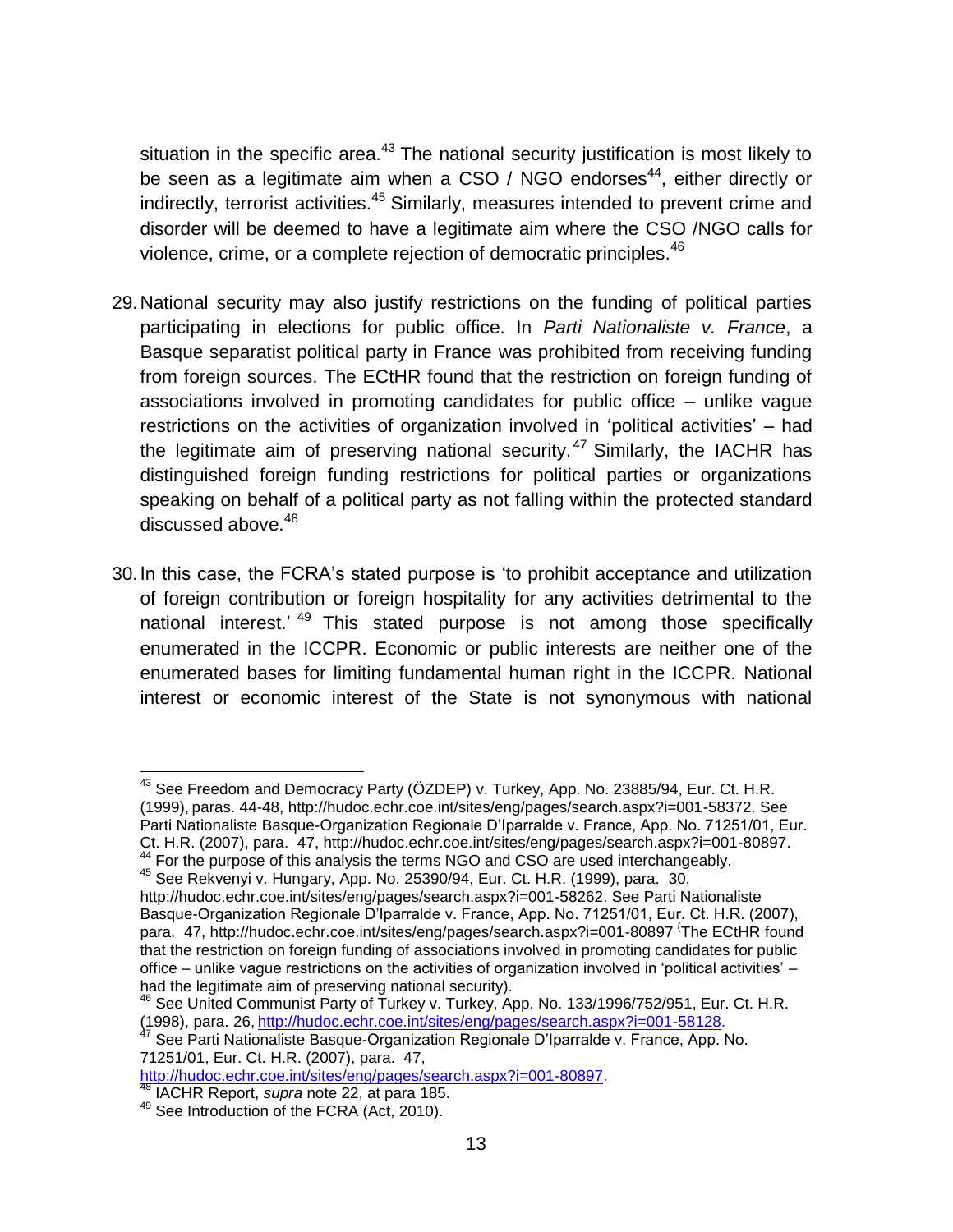security or public order<sup>50</sup>. The legislation does not clearly define 'national interest', 'economic interest of the state' or 'public interest' and appears to allow the government power to restrict the right to freedom of association for any number of government purposes beyond 'national security or public security, public order (ordre public), public health or morals, or the protection of the rights and freedoms of others.'

#### **C. Necessary in a Democratic Society**

- 31.For restrictions to be 'necessary in a democratic society', they must be proportional. The Human Rights Committee has explained 'they [the restrictions] must be appropriate to achieve their protective function; they must be the least intrusive instrument amongst those which might achieve the desired result; and they must be proportionate to the interest to be protected.'<sup>51</sup> Thus, 'the mere existence of reasonable and objective justifications for limiting the right to freedom of association is not sufficient<sup>,52</sup>. The Human Rights Committee has clarified that the State must demonstrate that the restrictions placed on the right are in fact necessary to avert a real and not only a hypothetical danger<sup>53</sup>. In other words, the State measure must pursue a pressing need, and it must be the least severe (in range, duration, and applicability) option available to the public authority in meeting that need.<sup>54</sup>
- 32.Applying the same standard, the ECtHR has consistently held that restrictions on the right that are vague and potentially applicable to an exceedingly large number of parties, and that impose onerous and burdensome requirements on NGOs, are disproportionate to the State's purported objectives. In addition, measures that inflict overly severe punitive sanctions on NGOs that fail to comply with otherwise reasonable legal formalities are likely to be disproportionate.<sup>55</sup> Similarly, drastic measures, such as the dissolution of a NGO or barring it from carrying out its primary activity, can only be proportionate in extreme cases, such

 $\overline{a}$  $^{50}$  See U.N. Doc A/HRC/31/66, para. 31: 'National, political or government interest is not synonymous with national security or public order.'

<sup>51</sup> U.N. Human Rights Committee, General Comment No. 27, *supra* note [33](#page-9-1) at para. 14; *See* Arslan v. Turkey, App. No. 23462/94, Eur. Ct. H.R. (1999), para. 46, [http://hudoc.echr.coe.int/sites/eng/pages/search.aspx?i=001-58271.](http://hudoc.echr.coe.int/sites/eng/pages/search.aspx?i=001-58271)

 $^{52}$  Lee v Republic of Korea, Communication No. 1119/2002, Views adopted on 20 July 2005, para 7.2.

<sup>53</sup> U.N. Human Rights Committee, *Aleksander Belyatsky et al v. Belarus*, Communication No. 1296/2004, UN Doc. CCPR/C/90/D/1296/2004, 24 July 2007, para 7.3.

<sup>&</sup>lt;sup>54</sup> See Lee v Republic of Korea, para 7.2.

<sup>55</sup> See Tebieti Mühafize Cemiyyeti & Sabir Israfilov v. Azerbaijan, App. No. 37083/03, Eur. Ct. H.R. (2009), para. 63, [http://hudoc.echr.coe.int/sites/eng/pages/search.aspx?i=001-94854.](http://hudoc.echr.coe.int/sites/eng/pages/search.aspx?i=001-94854)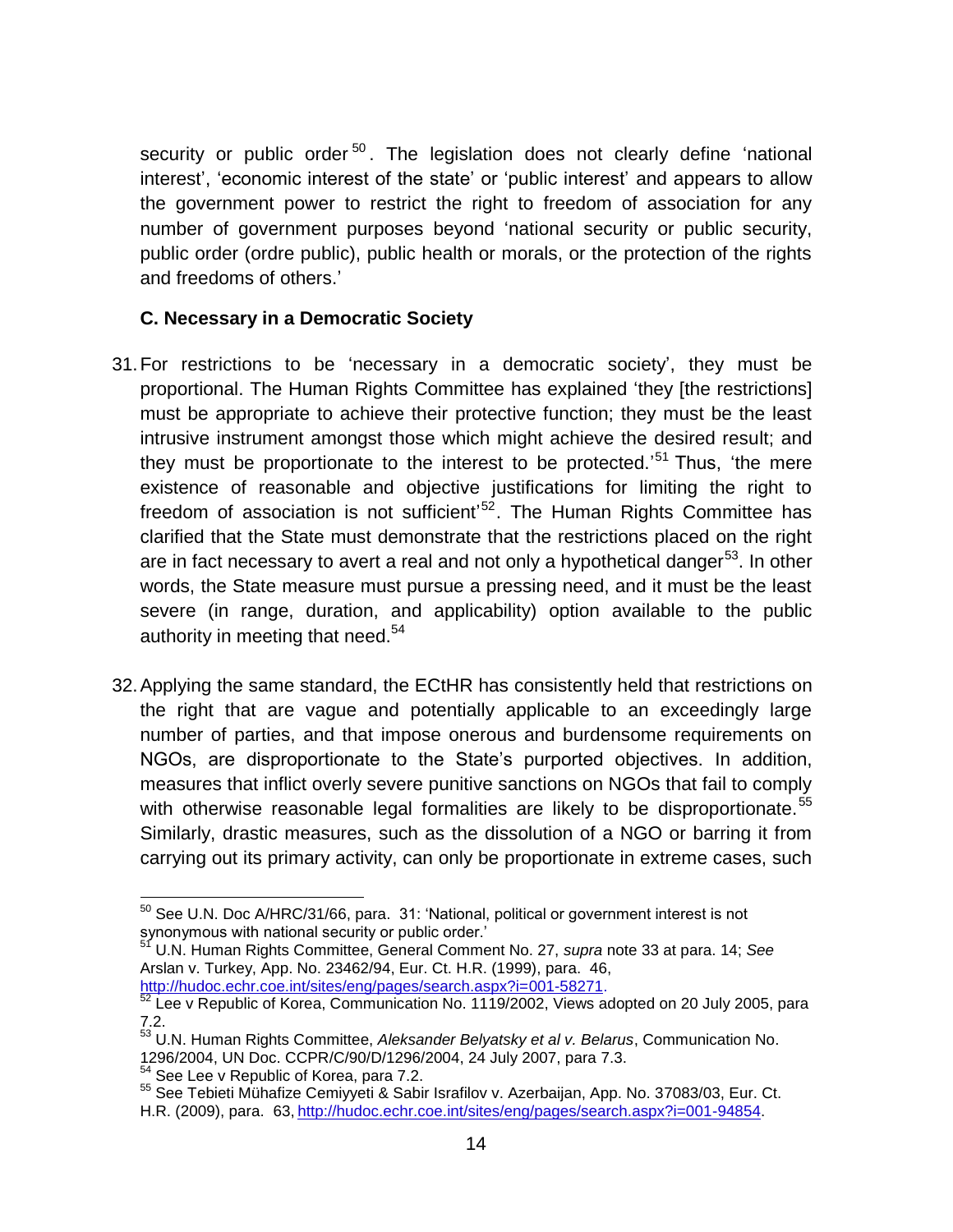as when an association incites violence or advocates for the destruction of democracy.<sup>56</sup>

33.A complete or blanket ban on access to foreign funding for groups engaged in activities of a 'political nature' in order to maintain and protect a vague 'national interest' does not meet the ICCPR's proportionality requirement. The same applies to groups engaged in activities which may be determined contrary to the 'economic interest of the state' or 'public interest'.

First, a total ban is never the least restrictive measure available to the State. Second, bans on access to foreign funding can lead to the de facto dissolution of a CSO, particularly those engaged in activities which may challenge vested domestic interests. Indeed, such activities are explicitly protected under the ICCPR, which safeguards the right of associations and individuals to express ideas that are unpopular or critical of the government. The Human Rights Committee has recognized that such free expression of ideas is necessary to ensure the proper functioning of government and is therefore 'a cornerstone of a democratic society.'<sup>57</sup> The Human Rights Committee has said 'the reference to a 'democratic society' in the context of article 22 indicates, in the Committee's opinion, that the existence and operation of associations, including those which peacefully promote ideas not necessarily favorably viewed by the government or the majority of the population, is a cornerstone of a democratic society.'<sup>58</sup> Any restriction that renders this right illusory is not permitted.

34.In this case, the broad objective pursued by the FCRA, the broad discretion allowed for the government in applying the law, and the measure of a total ban on access to foreign funding for those CSOs or associations found to be of a 'political nature' or acting against economic or national interest by the State is likely to disproportionately impact those associations engaged in critical human rights work, those which address issues of government accountability and good governance, or represent vulnerable and minority populations or views.

[http://hudoc.echr.coe.int/sites/eng/pages/search.aspx?i=001-60936.](http://hudoc.echr.coe.int/sites/eng/pages/search.aspx?i=001-60936) <sup>57</sup> Viktor Korneenko et al. v. Belarus, U.N. Human Rights Committee, U.N. Doc.

 $56$  See Refah Partisi (the Welfare Party) v. Turkey, App. Nos. 41340/98, 41342/98, 41343/98 & 41344/98, Eur. Ct. H.R. (2003), paras. 98-100,

CCPR/C/88/D/1274/2004, Communication No. 1274/2004, para. 7.3 (2006).

<sup>58</sup> Kungurov, *supra* note 14, at para. 8.4; Sister Immaculate Joseph and 80 Teaching Sisters of the Holy Cross of the Third Order of Saint Francis in Menzingen of Sri Lanka v. Sri Lanka, U.N. Human Rights Committee, Communication No. 1249/2004, U.N. Doc. CCPR/C/85/D/1249/2004 (2005) at para. 7.2.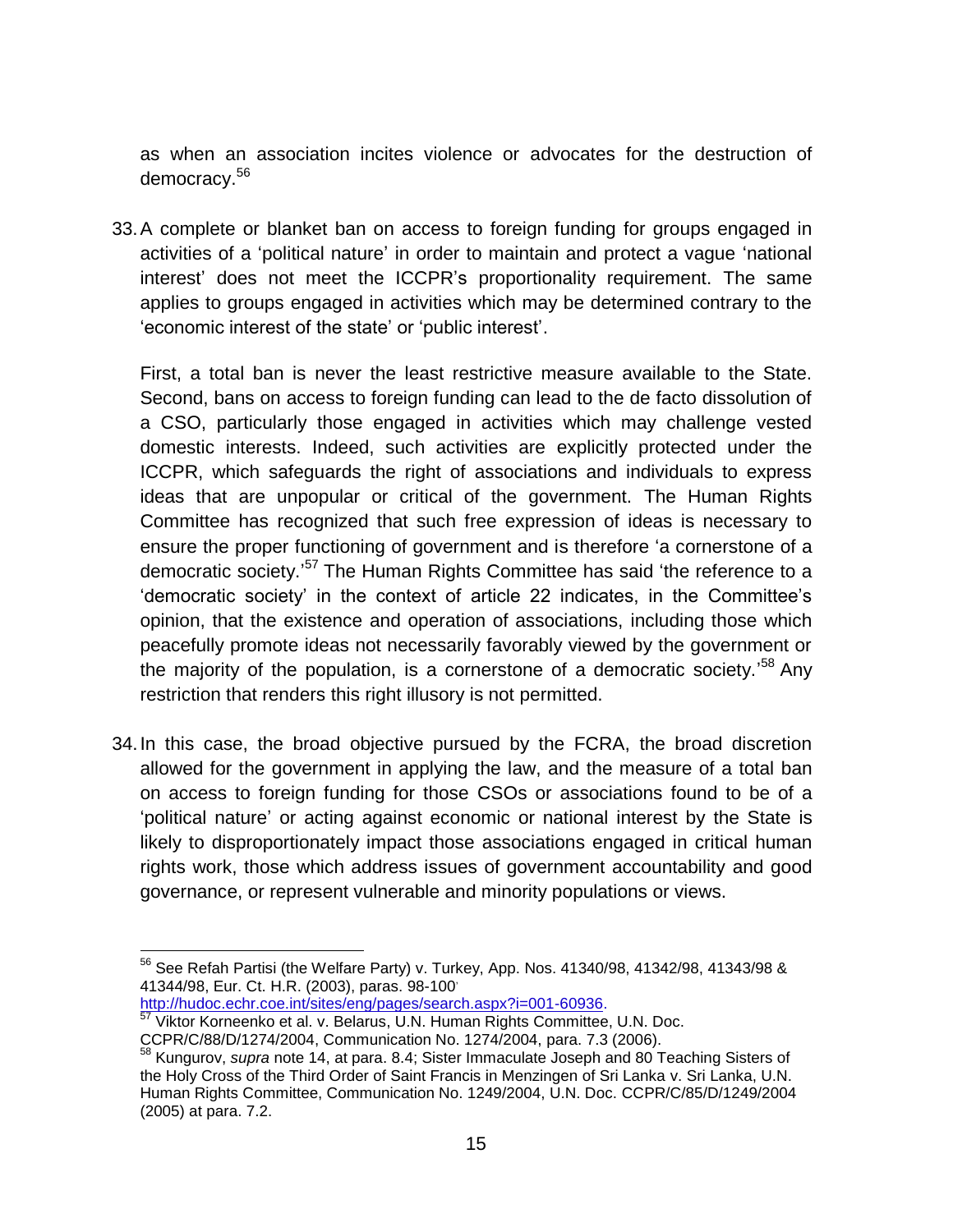# **5. Conclusion**

- 35.Despite its reservation to the ICCPR, the Union of India remains obligated to interpret the right to form an association as defined in its constitution in conformity with international law, standards and principles. Under international law, standards and principles, the right to form an association includes the right to access resources, including foreign funding. Any restriction on accessing funding, including foreign funding, is a restriction on the right to freedom of association and must be evaluated against the legal framework discussed above to meet the narrowly tailored regime developed by the Human Rights Committee.
- 36.The Special Rapporteur on the rights to freedom of peaceful assembly and of association finds that the restrictions of the Foreign Contribution Regulation Act and Rules are not in conformity with international law, principles and standards. The Foreign Contribution Regulation Act and Regulations appear to contravene the Union of India's obligations under the ICCPR to ensure the rights of all under its jurisdiction to free association because it imposes a total ban on associations' access to foreign funding on vaguely defined grounds for a broad purpose not included in the ICCPR's enumerated list of legitimate aims.
- 37.The Special Rapporteur invites all State and non-state actors in the Union of India to take this analysis into account and encourages the Union of India to uphold its obligations under international law.

This analysis is being brought to the attention of the Union of India.

Mr. **Maina Kiai** (Kenya) was designated by the UN Human Rights Council as the first Special Rapporteur on the rights to freedom of peaceful assembly and of association in May 2011. Mr. Kiai has been Executive Director of the International Council on Human Rights Policy, Chair of the Kenya National Human Rights Commission, Africa Director of the International Human Rights Law Group, and Africa Director of Amnesty International.

The Special Rapporteurs are part of what is known as the Special Procedures of the Human Rights Council. Special Procedures, the largest body of independent experts in the UN Human Rights system, is the general name of the Council's independent fact-finding and monitoring mechanisms that address either specific country situations or thematic issues in all parts of the world. Special Procedures' experts work on a voluntary basis; they are not UN staff and do not receive a salary for their work. They are independent from any government or organization and serve in their individual capacity.